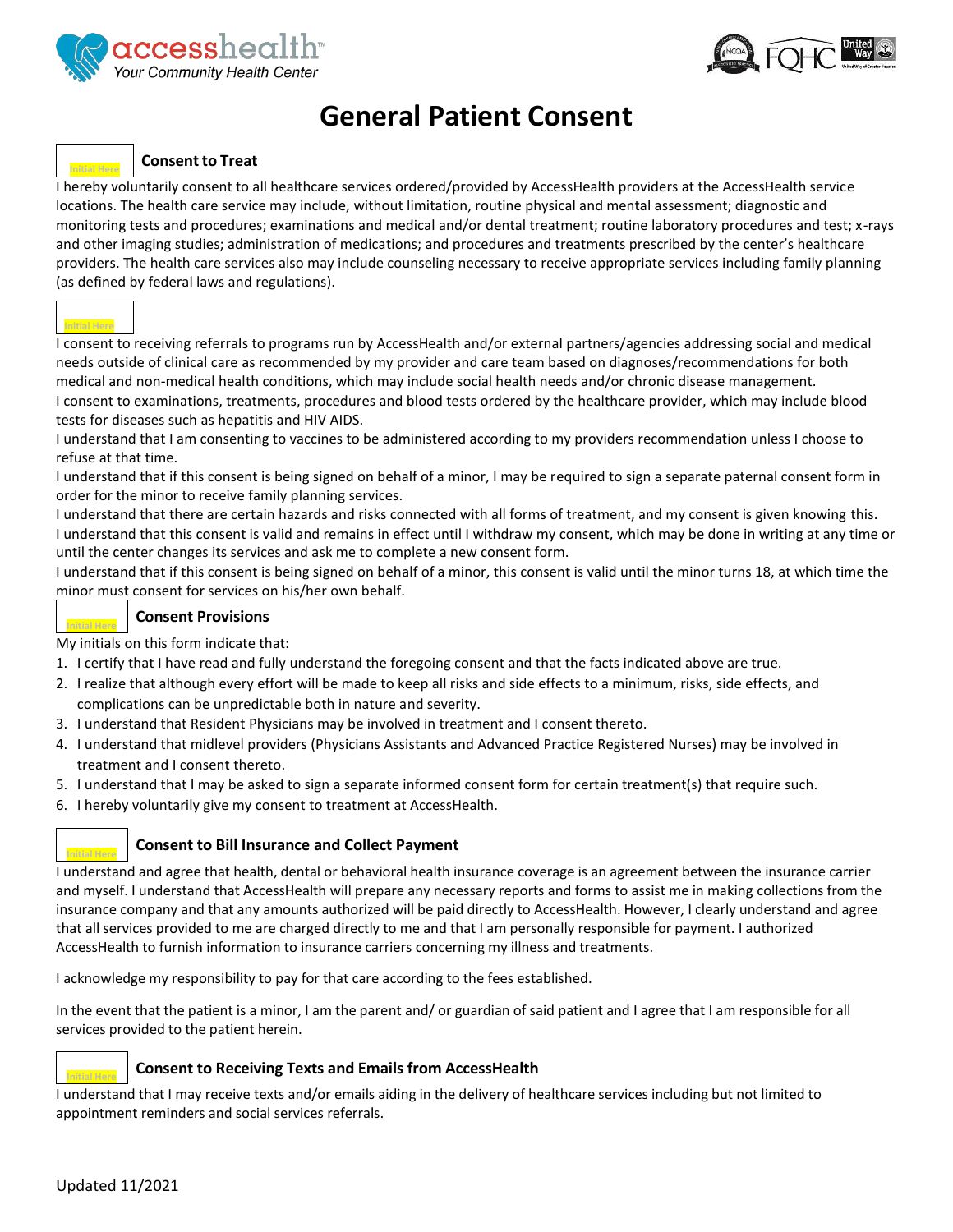



### **HIPAA Acknowledgement of Privacy Practices**

I have received a copy of AccessHealth's "Notice of Client Privacy Rights." This Notice details the various rights granted to me, the patient, under the Health Insurance Portability and Accountability Act.

| <b>Consent to Release Information</b>                                                                                                                         |              |            |           |
|---------------------------------------------------------------------------------------------------------------------------------------------------------------|--------------|------------|-----------|
| May we release test results or appointment information to                                                                                                     |              |            |           |
| anyone other than you, (i.e., spouse, child)? Check one:                                                                                                      |              | <b>Yes</b> | <b>No</b> |
| <b>IF YES, please</b><br><b>Name</b>                                                                                                                          | Relationship |            |           |
| list first and last                                                                                                                                           |              |            |           |
| name and                                                                                                                                                      |              |            |           |
| relationship to                                                                                                                                               |              |            |           |
| you:                                                                                                                                                          |              |            |           |
| <b>Consent to View Prescription History</b><br>Laive nermission for my medical provider to view all prescriptions filled at other pharmacies using my current |              |            |           |

I give permission for my medical provider to view all prescriptions filled at other pharmacies using my current prescription insurance plan.



I authorize the release of my Protected Health Information (PHI) to provide treatment, third party reimbursement, or for auditing purposes by state, federal, or institutional programs. This may include medication patient assistance programs, or any third parties retained to administer these programs. This authorization will be in effect for as long as I participate in this assistance program. I can revoke this authorization at any time by providing written notice to my clinic or health center.

| <b>Printed Name of Patient</b>                                                                   | <b>Patient Date of Birth</b> | <b>Relationship to Patient</b> |
|--------------------------------------------------------------------------------------------------|------------------------------|--------------------------------|
|                                                                                                  |                              |                                |
| <b>Signature of Patient/Guardian or Power of Attorney</b>                                        |                              | <b>Date</b>                    |
| Consent for Alternate person to bring Minor Child to Appointment (Leave blank if non-applicable) |                              |                                |

I understand that I, Parent/ guardian, must bring my child to the first appointment with an AccessHealth provider, in order to give a complete medical history. Following the first visit, I give permission for the following individual(s) to bring my child to AccessHealth for treatment. I understand that by giving permission for this individual(s) to bring my child to their appointment the individual(s) is fully authorized to consent to treatment prescribed by the AccessHealth provider.

| Alternate                           | <b>Name</b>                                         |                                                                                 | Relationship                                                                                                       |
|-------------------------------------|-----------------------------------------------------|---------------------------------------------------------------------------------|--------------------------------------------------------------------------------------------------------------------|
| individuals that                    |                                                     |                                                                                 |                                                                                                                    |
| may bring child                     |                                                     |                                                                                 |                                                                                                                    |
| to AccessHealth                     |                                                     |                                                                                 |                                                                                                                    |
| for treatment:                      |                                                     |                                                                                 |                                                                                                                    |
|                                     | Interpreter/Translator to complete when applicable: |                                                                                 |                                                                                                                    |
|                                     |                                                     |                                                                                 | I have accurately and completely read/ translated the forgoing document to the Patient's or Patient's Legal        |
|                                     |                                                     |                                                                                 | Representative's primary language (listed below). S/He understood all of the terms and conditions and acknowledged |
|                                     |                                                     | his/her agreement and consent thereto be signed by the document in my presence. |                                                                                                                    |
|                                     |                                                     |                                                                                 |                                                                                                                    |
| <b>Printed Name of Patient</b>      |                                                     | <b>Patient Primary Language</b>                                                 | Printed Name of Interpreter/Translator                                                                             |
|                                     |                                                     |                                                                                 |                                                                                                                    |
| Signature of Interpreter/Translator |                                                     |                                                                                 | Date                                                                                                               |
| <b>Office Use Only</b>              |                                                     |                                                                                 |                                                                                                                    |
|                                     |                                                     |                                                                                 |                                                                                                                    |
|                                     | Printed Name of AccessHealth Representative         | <b>Signature of AccessHealth Representative</b>                                 | Date                                                                                                               |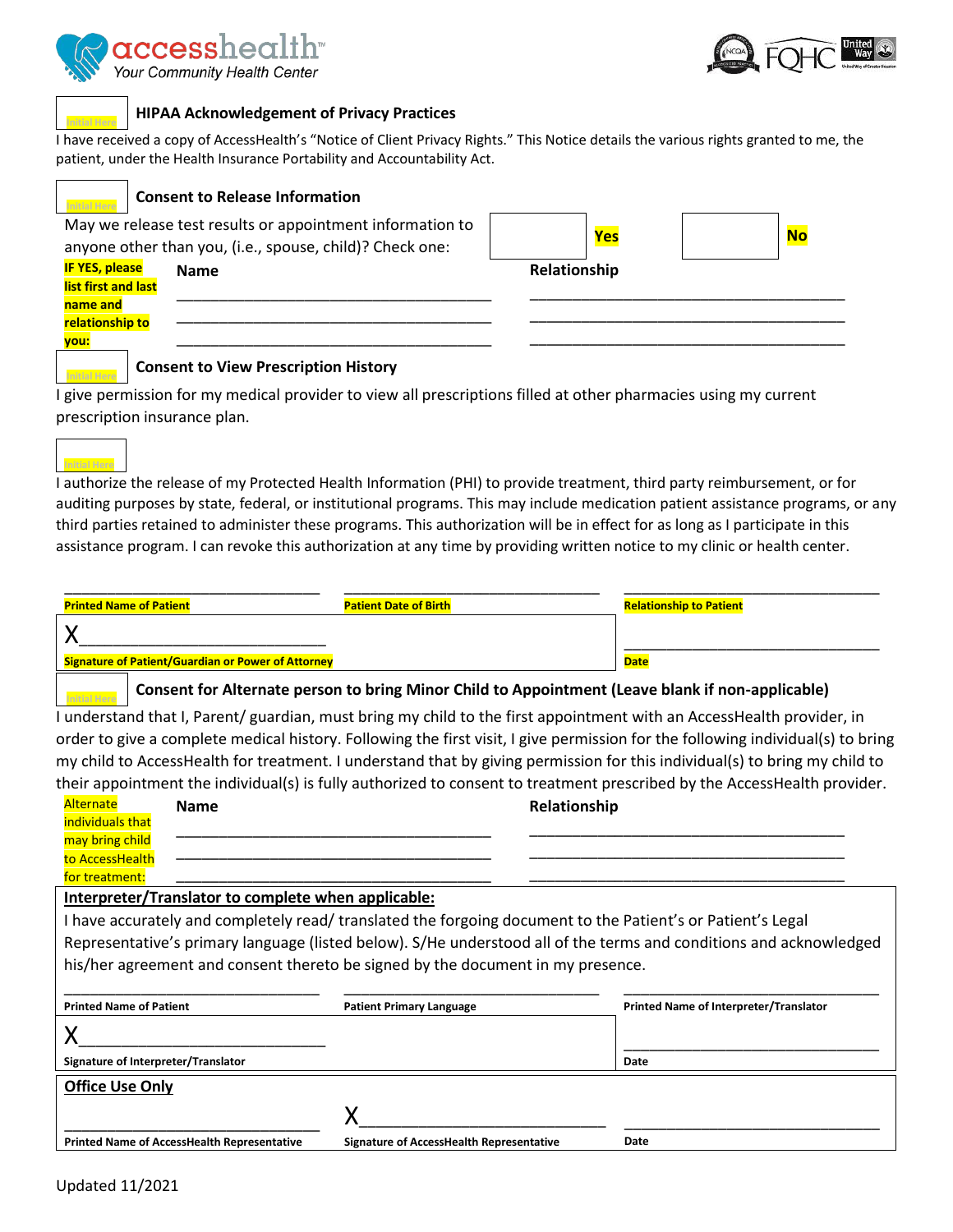



# **Patient and Center Rights and Responsibilities**

Welcome to AccessHealth. Our goal is to provide quality health care to qualified persons in this community, regardless of their ability to pay. If we are enrolling new patients, you may be eligible to become our patient. As a patient, you have rights and responsibilities. As a provider, we have rights and responsibilities too. We want you to understand these rights and responsibilities so you can help us provide better health care for you. Please read this statement and ask us any questions that you might have.

### **Human Rights:**

**1.** You have the right to be treated with respect and dignity regardless of race, religion, sex, national origin, sexual orientation, gender identity, political affiliation or ability to pay for services.

### **Payment for Services:**

- **2.** You are required to complete the registration process to determine if you are eligible for discounted fees for our services. You are required to give us accurate information about your present financial status and update us on any changes in your financial status as they occur. We need this information to decide how much to charge you and/or bill private insurance, Medicaid, Medicare, and/or identify other benefits for which you may be eligible.
- **3.** You have the right to receive explanations of your bill. You must pay, or arrange to pay, all agreed fees for medical or dental services, as provided by our policies.
- **4.** Federal law prohibits us from denying you primary health care services, which are medically necessary, solely because you cannot pay for these services. However, you are responsible for your fees and need to act in good faith to make arrangement for payment of services received.

### **Privacy:**

**5.** You have the right to have your interviews, examinations and treatments in privacy. Your medical records are also private. Only legally authorized persons may see your records, unless you request in writing for us to show them to someone else. A complete discussion of your privacy rights is attached in the "Notice of Client Privacy Rights." By signing this document you are indicating that you have received this Notice. The Notice details the various rights granted to you under the Health Insurance Portability and Accountability Act (HIPAA).

### **Health Care:**

- **6.** You are responsible for providing us with complete and current information about your health or illness, so we can provide you proper health care. You have the right to, and are encouraged to participate in decisions about your treatment.
- **7.** You have the right to information and explanations in the language you normally speak and in words that you understand. You have the right to information about your health or illness, treatment plan (including risks) and expected outcome, if known. If you do not wish to receive this information, or if it is not medically advisable to share that information with you, we will provide it to a legally authorized person.
- **8.** You have the right to information about Advance Directives. At this time, would you like information about Advance Directives? **\_\_\_\_\_Yes\_\_\_\_\_No.** If yes, additional information will be provided to you. If you stated no, you may request this information at another time.
- **9.** You are responsible for appropriate use of our services, which includes following our staff's instructions, making and keeping scheduled appointments, and only requesting a "walk in" appointment when you are ill. We may not be able to see you unless you have an appointment. If you do not understand or cannot follow the staff's instructions, please tell us so we can help you.
- **10.** If you are an adult, you have the right to refuse treatment to the extent permitted by law, and to be informed of the risks of refusing such care. You are responsible for the outcome of refusing treatment.
- **11.** You have the right to healthcare and treatment that is reasonable for your condition and within our capability. You have the right to be transferred or referred to another facility for medical and non-medical services that we cannot provide. However, AccessHealth is not required to pay for services that you get elsewhere. Note: AccessHealth is not an emergency facility.
- **12.** If you are in pain, you have the right to receive appropriate assessment and management, as necessary.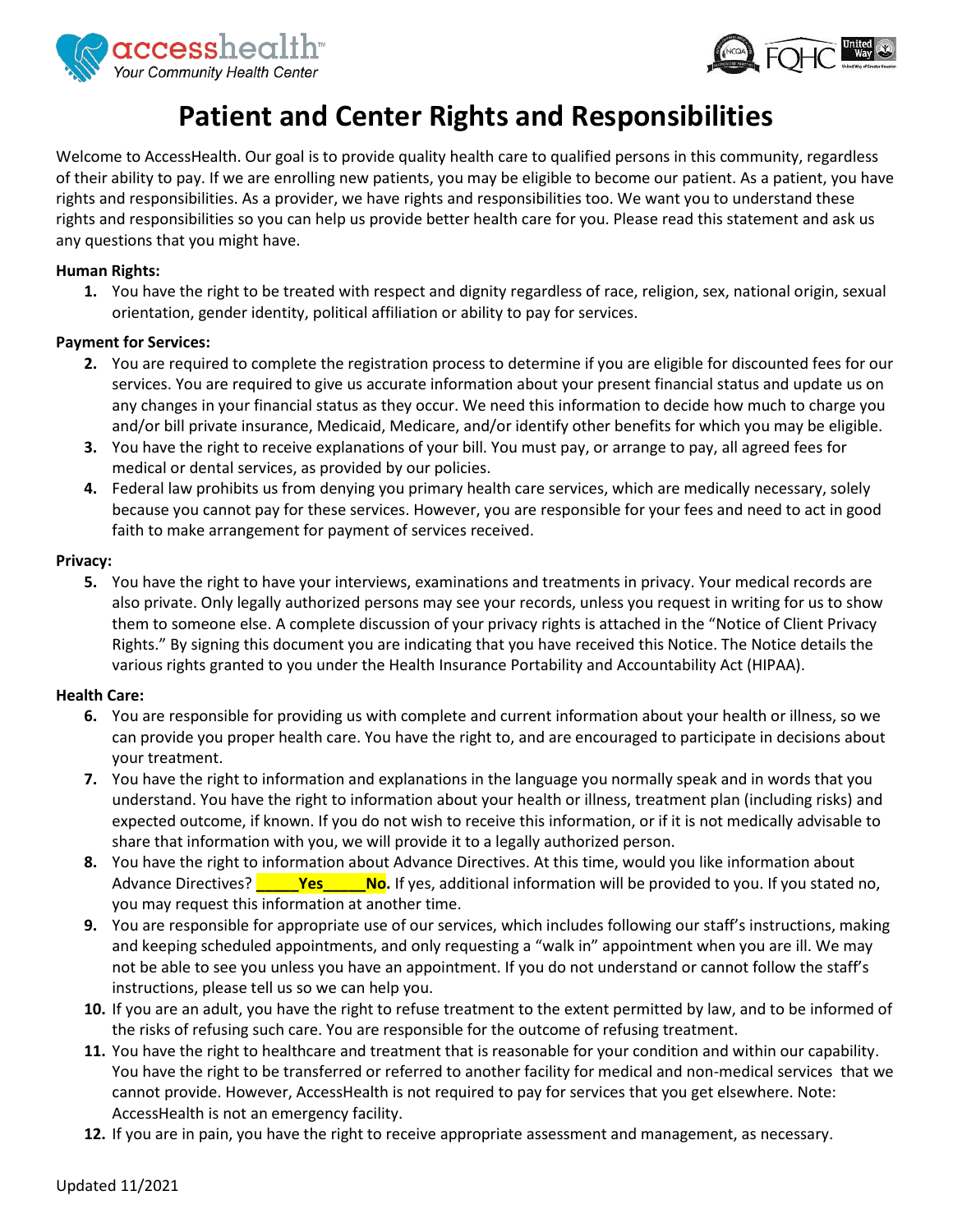



### **AccessHealth Rules:**

- **13.** As with any organization, AccessHealth has rules for use of our services. Patients are responsible for understanding the rules and using our services in an appropriate manner. AccessHealth property or services may not be abused, and patients are expected to treat our employees and facilities with respect. If you have any questions, please ask.
- **14.** Parents are responsible for the supervision of children brought with them to AccessHealth. You are responsible for their safety and the protection of other clients, and our property. Please do not leave your children unattended.
- **15.** You have a responsibility to keep your scheduled appointments. Missed scheduled appointments cause a delay in treating other patients. If you do not keep scheduled appointments for three (3) consecutive times, you will be notified when you attempt to schedule your next appointment. After your third missed appointment, you will not be allowed to schedule another appointment until six months from your last missed appointment. You will be seen on a "walk-in" basis for urgent care services or at the request of your provider. Additional missed appointments may lead to termination of services.

### **Complaints:**

- **16.** If you are not satisfied with our services, please tell us. We want suggestions so we can improve our services. We will tell you how to file a complaint. Completed Client Suggestion/Complaint forms shall be reviewed by the appropriate supervisor. You shall receive a response from AccessHealth by mail or phone regarding the outcome of your complaint or suggestions. If you are not satisfied with how we handle your complaint, you may file a complaint with the Chief Executive Officer of AccessHealth.
- **17.** At no time will your complaint affect the care you are entitled to receive.

### **Termination:**

- **18.** AccessHealth can decide to stop treating you as a patient. If we stop treating you as a patient, you have the right to advance notice that explains the reason for the decision, and will be given 30 days to attempt to find other health services. After notice of termination, we will only provide urgent care for a 30-day period while you find a new provider. We can decide to stop treating you immediately and without notice, if AccessHealth has determined that you have created a threat to the safety of the staff and/ or other clients. You also have the right to receive a copy of AccessHealths' termination policy. Other reasons for which we may stop seeing you include:
	- a. Failure to obey Accesshealths' AccessHealth's rules,
	- b. Intentional failure to report accurate information concerning your health,
	- c. Intentional failure to follow the health care program, such as instructions about taking medications, personal health practices, or follow-up appointments, as recommended by your doctor,
	- d. Creating a threat to the safety of the staff and/or other clients, and/or
	- e. Intentional failure to accurately report your financial status.
- **19.** If we have given you notice of termination, you have the right to appeal the decision to the AccessHealth's Board of Directors within 30 days of receipt of that notice.

| <b>Signature of Patient/Guardian or Power of Attorney</b> | <b>Signature of AccessHealth Representative</b> |
|-----------------------------------------------------------|-------------------------------------------------|

**Date**

**Date**

\_\_\_\_\_\_\_\_\_\_\_\_\_\_\_\_\_\_\_\_\_\_\_\_\_\_\_\_\_\_

\_\_\_\_\_\_\_\_\_\_\_\_\_\_\_\_\_\_\_\_\_\_\_\_\_\_\_\_\_\_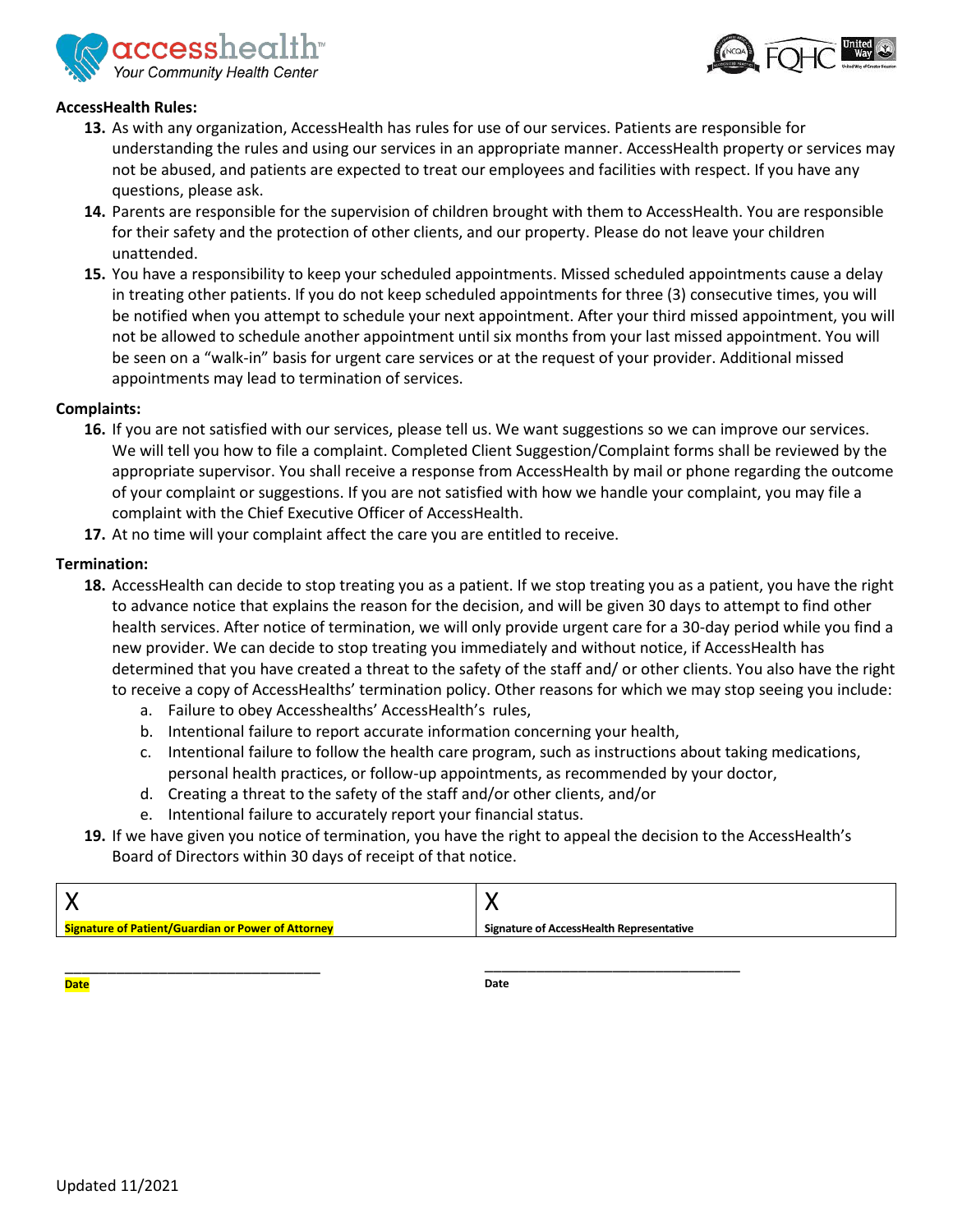



# **Patient Authorization for Greater Houston Healthconnect**

AccessHealth participates in Healthconnect, a non-profit organization that provides a secured electronic network for Healthconnect participants, including doctors' offices, hospitals, labs, pharmacies, radiology centers and payers of health claims such as health insurers to share your protected health information. ("PHI") A list of current Healthconnect participants is available at www.ghhconnect.org. When you join Healthconnect, your doctors can electronically search all Healthconnect participants for your PHI and use it while treating you. Healthconnect does not change who gets to see your information—it allows your information to be shared in a new way. All Healthconnect participants must protect your privacy in accordance with state and federal laws.

Your treatment and eligibility for benefits will not be affected in any way should you choose not to join Healthconnect.

By signing this Authorization, you agree that Healthconnect and its current and future participants may use and disclose your protected health information electronically through Healthconnect for the limited purposes of treatment, payment and health care operations. You understand that Healthconnect may connect to other health information exchanges in Texas and across the country that also must protect your privacy in accordance with state and federal laws, and you authorize Healthconnect to share your information with those exchanges for the same limited purposes.

Your health information that may be shared through Healthconnect includes:

- Diagnosis (disease or problem)
- Clinical summaries of treatment and copies of documents in your medical record
- Results of lab tests, x-rays and other test
- Medication (current and in the past)
- Personal information such as name, address, telephone number, gender, ethnicity and age
- Alcohol, drug abuse, mental and behavioral health treatment
- HIV/Acquired Immune Deficiency Syndrome (AIDS) test results and treatment
- Hepatitis B or C test results and treatment
- Genetic test results and treatment
- Genome information, if provided
- Family medical history, if provided
- Names of providers and dates of services

This authorization remains in effect unless and until you revoke it. You can revoke this authorization at any time by giving written notice to any healthcare provider who participates in Healthconnect. Your revocation will be effective within three (3) days. You understand that revoking this authorization does not impact PHI previously shared when your authorization was in effect.

### **Check one box:**

|            | I would like to participate in the Greater Houston Healthconnect at this time.            |                                |  |
|------------|-------------------------------------------------------------------------------------------|--------------------------------|--|
|            | Patient Name: Name                                                                        | Signature of Patient/Guardian: |  |
| <b>YES</b> | Date:                                                                                     |                                |  |
|            | <b>Printed Name (if different from Patient):</b>                                          | Relationship to Patient:       |  |
|            | I do not wish to participate in the Greater Houston Healthconnect at this time.           |                                |  |
| <b>NO</b>  | Initial here if you do NOT want your providers to see your records through Healthconnect. |                                |  |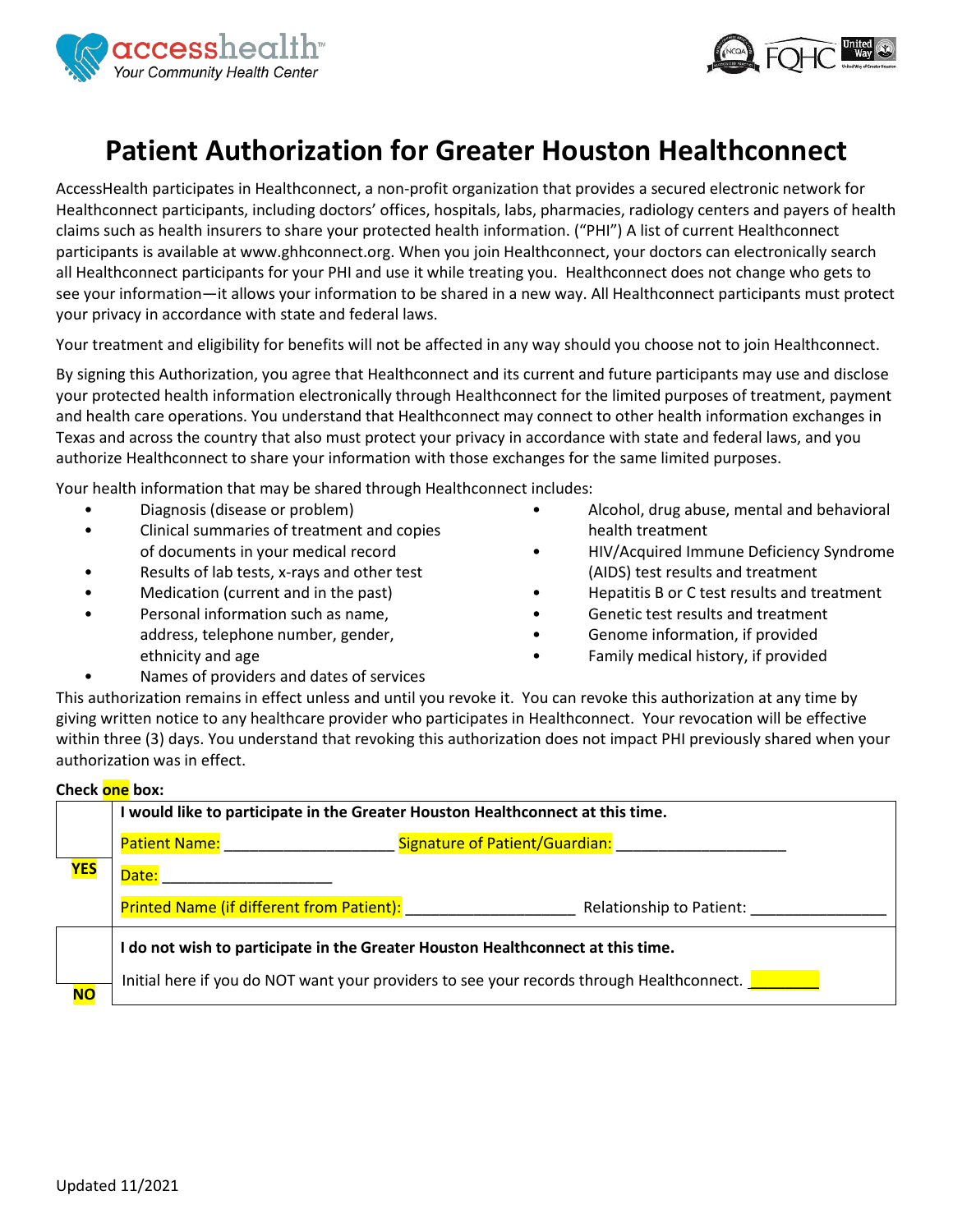



# **Appointment and No Show Policy**

AccessHealth is committed to providing prompt medical care to all of our patients. We understand that situations arise in which patients must cancel their appointments. It is therefore requested that patients who must cancel their appointments provide a 24 hour notice, at minimum. This will enable another patient who is waiting for an appointment to be scheduled in that appointment slot. With cancellations made in less than 24 hours, we are unable to offer that appointment slot to other patients who wish to be seen. Patients who do not show up or call to cancel their appointment will be considered a **NO SHOW.**

A **NO SHOW** is when a patient fails to keep a scheduled appointment or is more than 15 minutes late. Patients are advised to arrive 30 minutes prior to their scheduled appointment to allow time for parking, check-in and required paperwork.

If the patient is delayed and cannot make an appointment on time, the patient must call to advise us of the situation and provide an estimated time of arrival. Any significant delay may require the patient to wait for the next available appointment, which may be with a different provider. If none become available, the patient will be rescheduled.

In the event that a patient has a special circumstance regarding a missed appointment, the patient may contact the Patient Access Manager or Site Manager. We understand that there may be issues beyond the patient's control and want to be understanding of special circumstances.

Patients who no show 3 times or more within a 12 month period will no longer be allowed to schedule appointments for a period of 6 months. These patients will have the option of seeing their provider on a walk-in basis only. If there is no availability at the time the patient walks in, we will do our best to accommodate the patient with their primary care provider (PCP). Insurance companies require patients to be seen by their assigned PCP. The patient may also choose to wait for an opening in another's provider schedule, but will have to pay full-price. A walk-in patient is not guaranteed a provider visit for that date of service. Patients with no PCP requirements may choose to wait for another provider.

When making an appointment, adult patients must choose between a well visit or a sick visit since both cannot be accommodated on the same day since the patients' insurance often may not pay for both. Only pediatric patients can have both types of visit on the same day.

Due to the current nature of insurance-based medical practices, we ask that patients limit their medical problems to **1 to 2 issues**. Should the patient have more medical issues that need to be addressed, the patient must inform our staff when calling for appointments. Our providers may request patients to return for follow-up visits in order to address additional medical concerns.

Multiple family member appointments **must be** scheduled in advance. Family members who are present at the time of another member's appointment, but are not scheduled, will be required to schedule an appointment at a later time. Up to **3 members** of the family may be scheduled at any one time.

### **I have read & received a copy of AccessHealth's "Appointment and No Show Policy."**

| <b>Signature of Patient/Guardian or Power of Attorney</b> | Signature of AccessHealth Representative |
|-----------------------------------------------------------|------------------------------------------|

**Date**

**Date**

\_\_\_\_\_\_\_\_\_\_\_\_\_\_\_\_\_\_\_\_\_\_\_\_\_\_\_\_\_\_

\_\_\_\_\_\_\_\_\_\_\_\_\_\_\_\_\_\_\_\_\_\_\_\_\_\_\_\_\_\_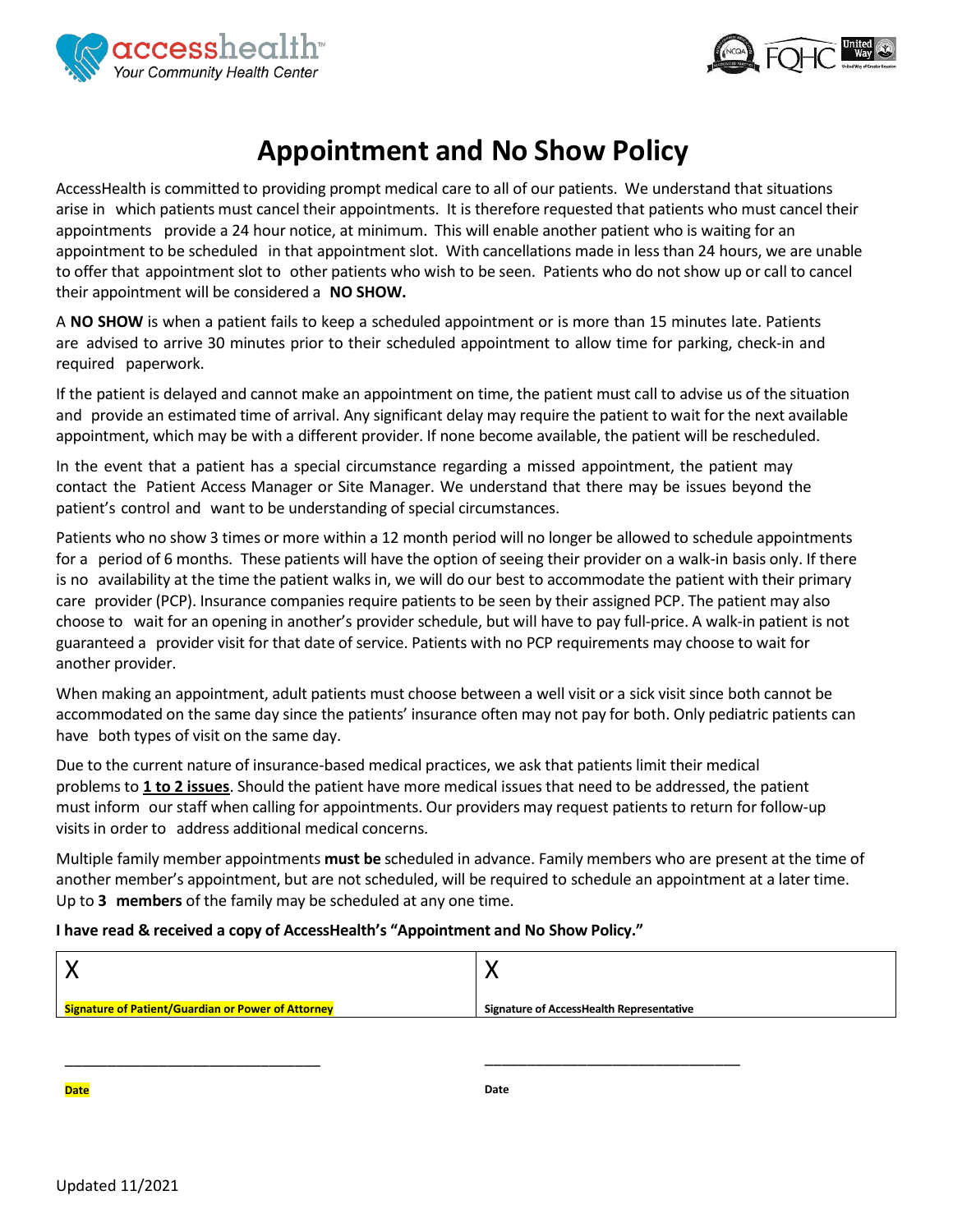



# **Patient Portal Informed Consent and User Agreement**

AccessHealth offers our patients, as a courtesy and an optional service, the use of a secure web page portal ("Patient Portal"). This Patient Portal allows our patients to access their health information online! Patients may also request appointments, submit changes/updates to their demographic information and communicate with the AccessHealth staff through the Patient Portal. Use of the Patient Portal is restricted to current patients and is subject to all terms and conditions of the Center's Patient Portal Policies and Procedures.

### **Purpose of this Form**

Fort Bend Family Health Center, Inc., d/b/a AccessHealth offers a secure way for patients to view certain parts of their health information maintained in an electronic health record, and to communicate with their physician and office staff. While secure messaging can be a valuable communication tool, it has certain risks. In order to manage these risks, there are some conditions of participation. This form is intended to document that you have been informed of these risks and conditions of participation, that you accept the risks, and that you agree to the conditions of participation and to the Center's Patient Portal Policies and Procedures.

### **How the Secure Patient Portal works**

A secure web portal is a kind of webpage that uses encryption to keep unauthorized persons from reading communications, information, or attachments. Secure messages and information can only be read by someone who knows the correct User ID and Password to log into the Patient Portal application.

### **How to participate in our Patient Portal**

- **1.** Once this form is agreed to and signed, we will send you an e-mail notification that explains how to register and gain entry to the Patient Portal for the first time. This notification will give you the URL (internet address) of the website where you can log in using the user name and temporary password provided.
- **2.** You will then be prompted to change your password to one of your own personal preference.
- **3.** You will now be able to view your message in-box and see any current messages, or you may view/download/print specific content from your electronic health record. The information you view on your computer is safe and is encrypted in transmission between the Patient Portal website and your computer.
- **4.** You can access the Patient Portal directly through the AccessHealth website at: www.myaccesshealth.org

## **Protecting Your Private Health Information and Risks**

Encryption prevents unauthorized parties from being able to access or read messages while they are in transmission. However, keeping your information and messages secure depends on additional factors:

- **•** Secure messages must reach the correct email address
- **•** Only you (or someone that you have authorized) must be able to access your E-mail, Portal user ID or Password.
- **•** Do not store, send or access messages on a computer, or hand-held device, provided to you by your employer.
- **•** Use a screen saver or close messages so that others nearby cannot read them.
- **•** If you believe that someone has discovered your password, promptly change it using the Patient Portal.
- **•** Never use a public computer to access the Patient Portal.
- **•** If you receive access to health care information which is not yours, you must immediately stop viewing such information and immediately notify the Center via a secure message on the Portal or by phone.

*\*\*AccessHealth and our staff are not responsible for security infractions or intrusions resulting from the patient's failure to follow prudent security measures when accessing the Patient Portal, including those described above, or for network infractions beyond its reasonable control.\*\**

## **Important Information Regarding the Patient Portal**

- **•** Patient Portal use is limited to non-emergency communications. In an emergency, call 911 or go to the nearest emergency room.
- **•** Patients should allow 48 business hours to receive a response from the physician or the staff to any communications and requests. Dependent upon volume, a longer period of time may be required before a response is received.
- **•** The Patient Portal does not provide internet based diagnostic, triage and other medical services. A diagnosis can be made and treatment rendered only after the patient sees the physician at the Center.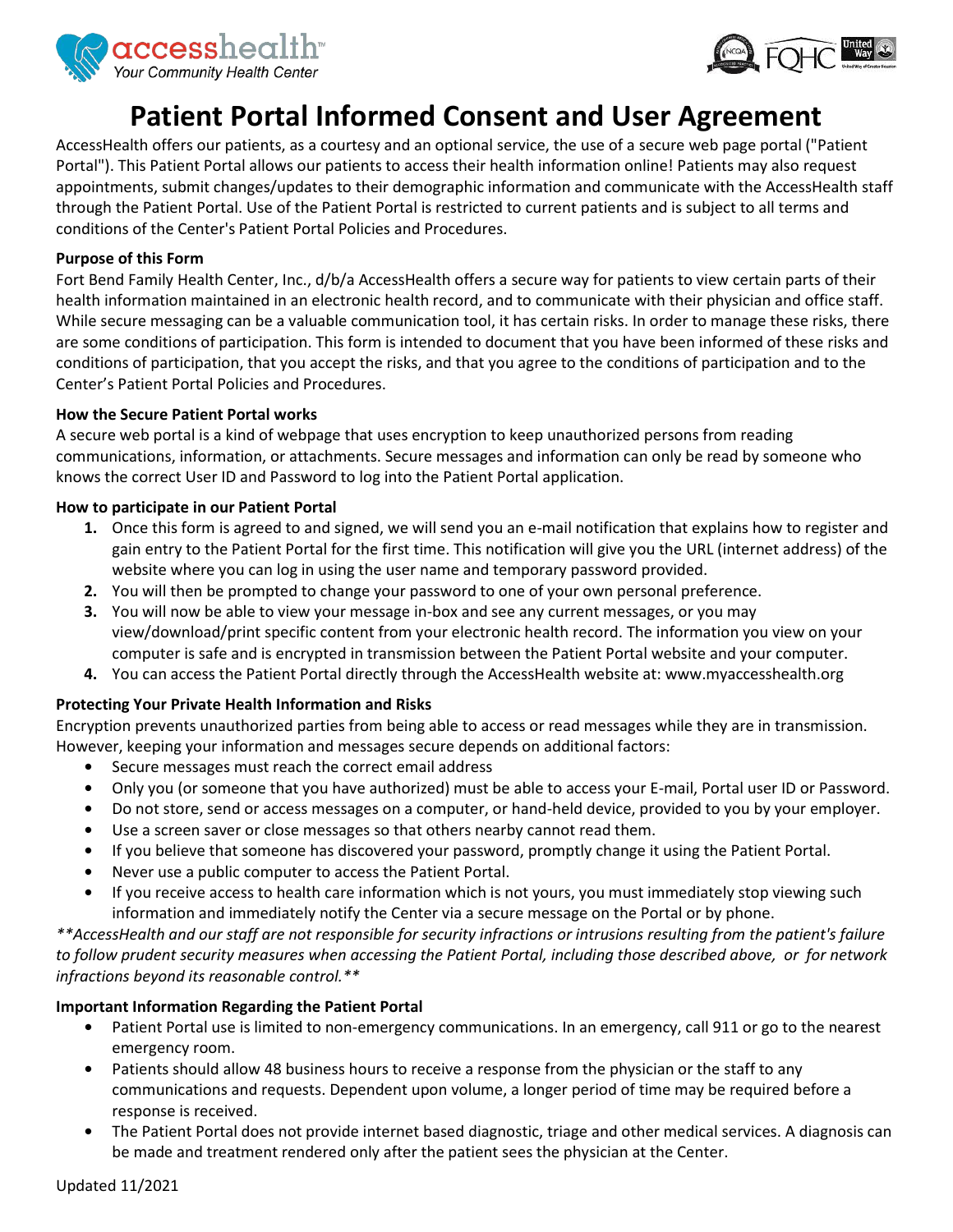$\mathop{\mathrm{accesshealth}}$ Your Community Health Center



- 
- **•** All communications via the Patient Portal will be included in the clinical record maintained by the Center.
- **•** Online communication does not replace any of the other ways in which a patient can communicate with AccessHealth.
- **•** The Center does not guarantee that the Patient Portal system will be accessible 24 hours a day, 7 days a week. The System may be unavailable, without prior notice, due to routine maintenance or due to circumstances beyond the control of the Center. The Center may suspend or terminate operation of the Patient Portal without advance notice. The Center and its staff shall have no liability or responsibility to anyone who is unable to access the Patient Portal system for any reason.
- **•** The Center does not permit minors to use the Patient Portal, whether or not they are legally emancipated.
- **•** The Center may dis-enroll any individual from use of the Patient Portal at any time, without prior notice and without cause or for cause in its discretion.

## **Conditions of Participating in the Patient Portal**

Access to this secure web portal is an optional service and we may suspend or terminate it at any time and for any reason. If we do suspend or terminate this service, we will notify you as promptly as possible. By logging onto the Patient Portal, you agree to all terms and conditions of the Center's Patient Portal Policies and Procedures, and any amended or superseded Policies and Procedures adopted by the Center. The Center may amend, supersede or rescind its Patient Portal Policies and Procedures at any time, without prior notice. The Center will make reasonable efforts to post such matters on the Patient Portal. The Center shall have the discretion to determine how its Patient Portal Policies and Procedures apply in a given situation, and its determination shall be final, binding and non-reviewable. The Center is the owner of all of its records and data, whether in electronic, paper or other form, subject to such access, copying and other rights as may be provided to you by federal and state law. If you do not understand, do not agree to comply with or do not consent to our policies and procedures, please do not participate in the Patient Portal. If you have any questions or need further information, please let us know before signing the form.

## **Check one box:**

|            | <u>CHECK UITE DUX.</u>                                         |                                                                                                                                                                                                                                 |  |  |  |
|------------|----------------------------------------------------------------|---------------------------------------------------------------------------------------------------------------------------------------------------------------------------------------------------------------------------------|--|--|--|
|            | I would like to participate in the AccessHealth Patient Portal |                                                                                                                                                                                                                                 |  |  |  |
|            |                                                                |                                                                                                                                                                                                                                 |  |  |  |
| <b>YES</b> |                                                                | Address Andreas Address Andreas Andreas Andreas Andreas Andreas Andreas Andreas Andreas Andreas Andreas Andre<br>Andreas Andreas Andreas Andreas Andreas Andreas Andreas Andreas Andreas Andreas Andreas Andreas Andreas Andrea |  |  |  |
|            |                                                                |                                                                                                                                                                                                                                 |  |  |  |
|            |                                                                | ** Optional: Allow Portal Access to my Health Information to the Following Individual**                                                                                                                                         |  |  |  |
|            |                                                                |                                                                                                                                                                                                                                 |  |  |  |
|            |                                                                |                                                                                                                                                                                                                                 |  |  |  |
|            |                                                                |                                                                                                                                                                                                                                 |  |  |  |
|            |                                                                |                                                                                                                                                                                                                                 |  |  |  |
|            |                                                                | By signing below, I agree to participate in the AccessHealth Patient Portal. I acknowledge that I have read and agree to                                                                                                        |  |  |  |
|            | comply with the above Patient Portal Policies and Procedures.  |                                                                                                                                                                                                                                 |  |  |  |
|            |                                                                |                                                                                                                                                                                                                                 |  |  |  |
|            |                                                                | I do not wish to participate in the AccessHealth Patient Portal at this time.                                                                                                                                                   |  |  |  |
|            |                                                                | By Signing below, I acknowledge that my information will not be made available to me through the Patient Portal. I                                                                                                              |  |  |  |
|            |                                                                | confirm that I have been provided with all necessary information regarding access to the Patient Portal, should I choose to                                                                                                     |  |  |  |
| <b>NO</b>  | participate at a later time.                                   |                                                                                                                                                                                                                                 |  |  |  |
|            | Patient/Guardian Signature _____________________________       |                                                                                                                                                                                                                                 |  |  |  |
|            |                                                                | $\mathbf{L}$ ian af Clinut Dui $\mathbf{L}$ no ar Diehtr                                                                                                                                                                        |  |  |  |

# **Notice of Client Privacy Rights**

TO OUR CLIENTS: This notice tells how health information about you may be used and released and what your rights are about your information. Please read it carefully.

This notice applies to all of the records of your care created by AccessHealth whether made by the center or another provider that is related to the center. Our policies for protecting your health information apply to doctors, nurses and other health care staff who have a need to know to provide care to you. These policies apply to all areas of the center including all center staff, the front desk, billing, and administration. It also applies to any organization or individual with whom we contact for services, such as referral providers.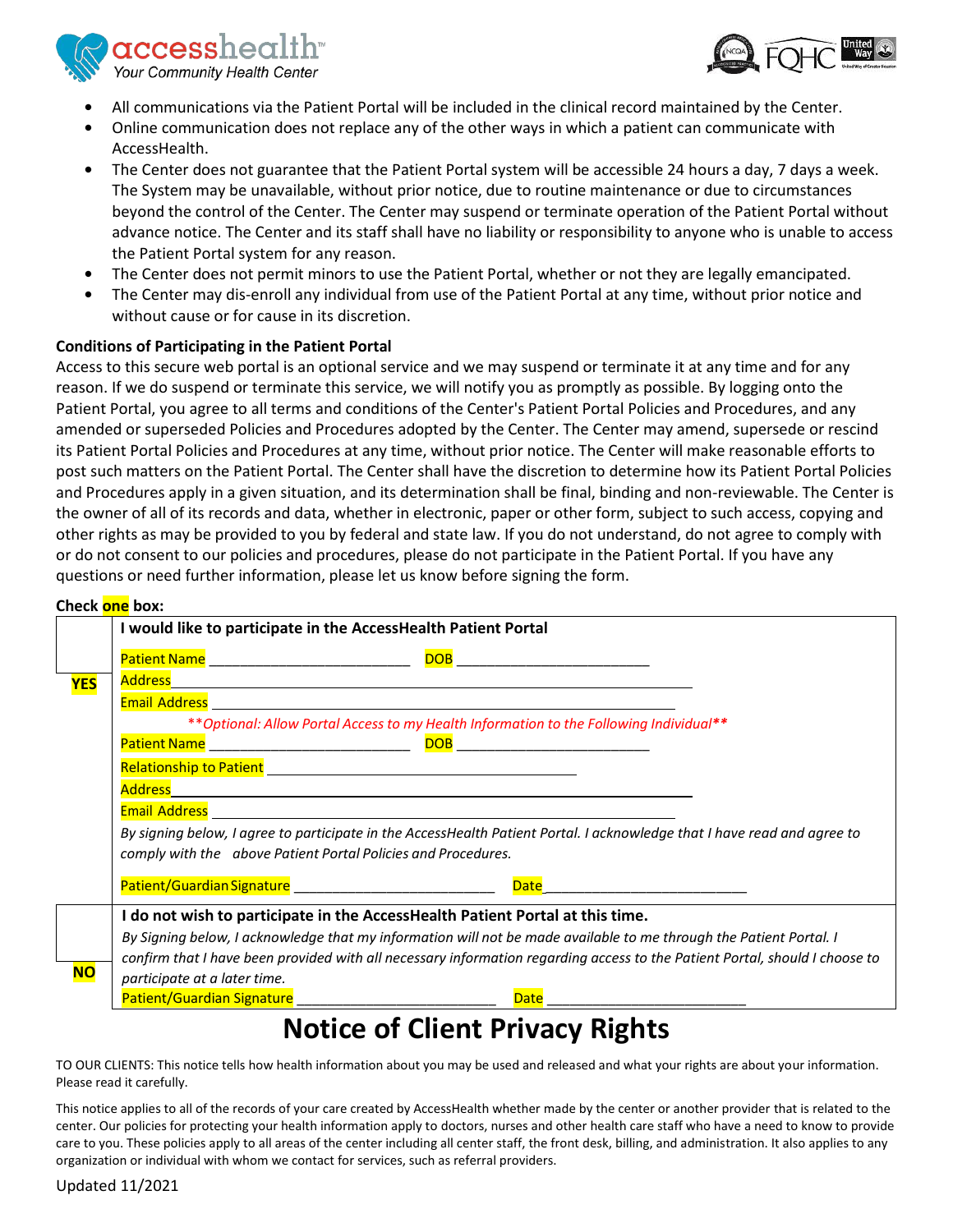

![](_page_8_Picture_1.jpeg)

**Your Protected Health Information.** As our patient, we create paper and electronic medical records and documents concerning you and your health, as well as the care and services we provide to you. We need this record to provide the best care and to comply with certain legal requirements. We are required by law to:

- make sure that your protected health information is kept private,
- provide you with this Notice of Client Privacy Rights, and
- make sure the law and your legal rights are in effect.

### **You have the right to:**

### **YOUR PRIVACY RIGHTS**

- **• Request Confidential Communications from us.** We will not release your health information except as described in this notice. You may ask us to contact you at a different address or phone number. You may ask us to limit the number or type of people who have access to your health information. If you don't want us to contact you at your current address or phone number, **YOU MUST TELL US**. Please make this request in writing to AccessHealth, ATTN: Manager, Medical Records or call 281.633.3143.
- **• Inspect and Copy your Health Information.** You may ask to review and get a copy of health information about you that the center keeps for as long as we have it. If you request to review your health information, we will determine whether to allow you to review some or all of the health information you ask for. We may charge a fee for any copies that you ask for. Please make this request in writing to AccessHealth, ATTN: Manager, Medical Records or call 281.633.3143.
- **• Request a limit to the health information we disclose.** You may ask us not to use or disclose your health information. Your request must describe the specific limits you are requesting. We may deny your request. Please make this request in writing to AccessHealth, Attn: Manager, Medical Records or call 281.633.3143.
- **• Change your health information, if you feel it is wrong or not complete.** You may request that we amend the health information the center keeps. If we accept your request to change your health information, the change will become a permanent document in your health care record. Please make this request in writing to AccessHealth, Attn: Manager, Medical Records or call 281.633.3143.
- **• Request a list of to whom and when we have released your health information.** You can request a list of releases of your health information that the center has made. This list will not include routine releases of your health information for the treatment, payment, or business operations purposes described in this notice. Please make this request in writing to AccessHealth, Attn: Manager, Medical Records or call 281.633.3143
- **• Receive Confidential Services from us.** We are required to protect your privacy while you are in our buildings. We cannot disclose to anyone whether or not you are a client of AccessHealth, if you have an appointment or if you are in our building. If you are expecting someone to call or come by for you, to give you a ride, or to be with you during your appointment, YOU MUST TELL US by calling 281.342.4530. We must have your permission to disclose this information.
- **• Receive a paper copy of this notice from us.** You may request a copy of this notice at any time by calling 281.342.4530.

#### **HOW WE MAY USE AND RELEASE YOUR PERSONAL HEALTH INFORMATION**

- **• Treatment.** We use information about you to provide your healthcare treatment or services now or in the future. We may, and most likely will, release your information to doctors, nurses, and other healthcare personnel who are involved in your care. This includes referrals social health assistance programs and organizations that AccessHealth has formal agreements committed to protecting your health information.
- **• For Auditing Purposes:** We may release your information for auditing purposes of any Institutional, State, or Federal program, as applicable. These programs may include, but are not limited to, the IPAP (Institutional Patient Assistance Program) Bulk Replenishment Programs, DSHS Primary Health Care Program, HHSC Family Planning Program, HHSC Healthy Texas Women's Program, etc.
- **• Payment.** We may use and release medical information about services and procedures provided to you so they may be billed and collected from you, your insurance company or a third party reimbursement entity such as Workers' Comp.
- **• Operational (Business) Uses.** We may use and release your health information in order to operate the center efficiently and make sure our patients receive quality care.
- **• Appointment reminders.** We may use and release your health information to contact you to remind you about appointments or for medical care that you need to receive. We may mail postcards to your mailing address or leave a message at the phone number you have given us. We may leave messages on your answering machine or with friends or relatives who answer the phone. **IF YOU DO NOT WANT TO BE CONTACTED THIS WAY, YOU MUST TELL US.**
- **• Required by Law.** We will disclose medical information about you when required to do so by federal, state or local law.
- **• Victims of Abuse, Neglect or Domestic Violence.** We may release your health information to law enforcement, social services, or other government agencies authorized to receive the report if we have reason to believe that you are a victim of abuse, neglect, or domestic violence.
- **• Workers' Compensation.** We may release your information if required by Workers' Compensation laws and other similar laws and regulations. **Emergency Organizations.** In an emergency, we may release information about you for disaster relief so that your family can be notified about your condition, status and location.
- **• Lawsuits and Disputes.** If you are involved in a lawsuit or dispute, we may release your health information in response to a court subpoena, court order, discovery request or other lawful process by someone else involved in the dispute.
- Law Enforcement. In response to a court order, subpoena, warrant, summons or other similar process, we may release your health